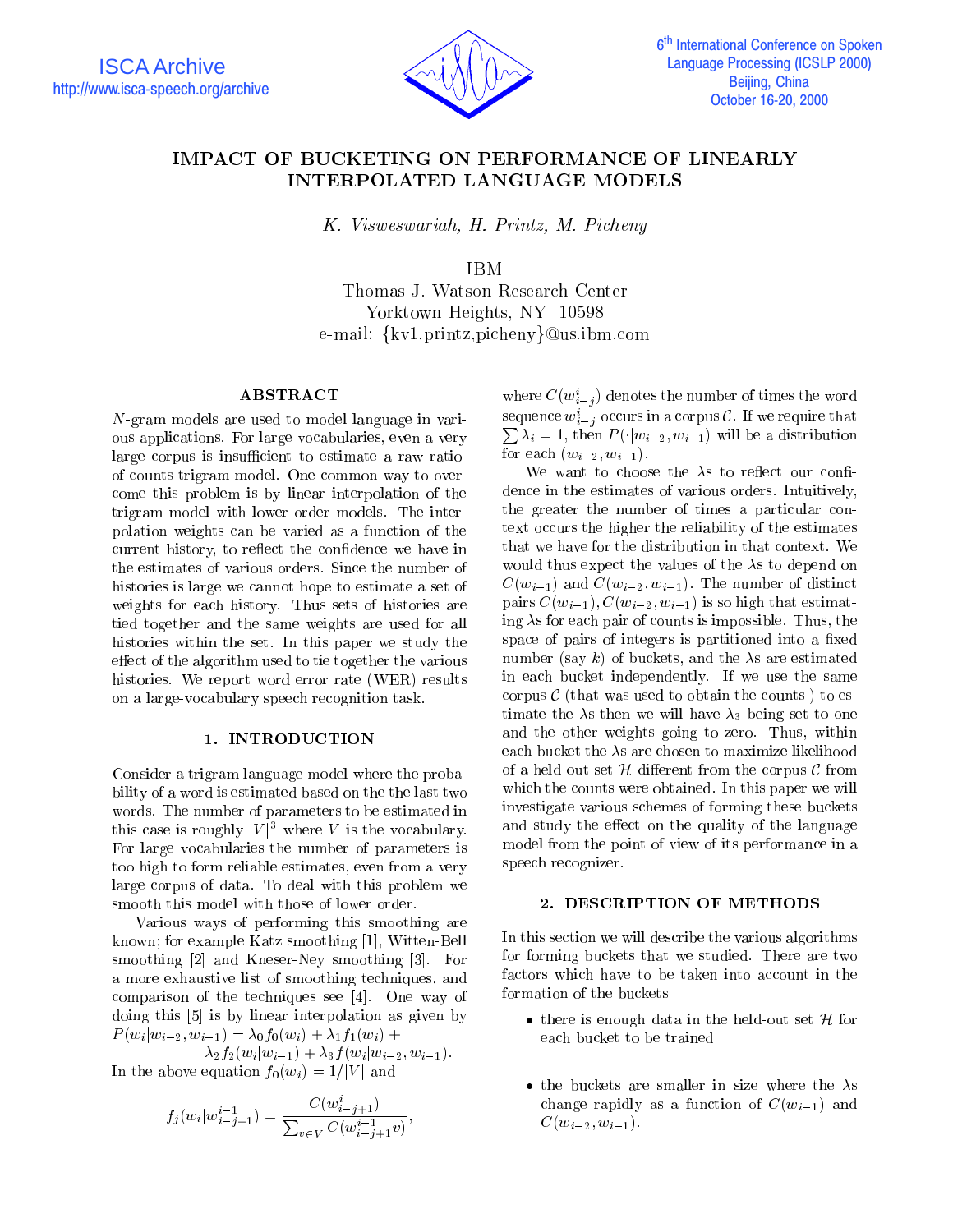#### 2.1. Method 1

This method tries to place an equal amount of data in each bucket, and does so by first forming a partition based on the count of the last bigram and then further dividing these sets only if a particular set contains a large number of data points.

Let us assume that we want to form  $k$  buckets. Let  $N(j)$  be the number of bigrams  $(u, v)$  in H such that  $C(u, v) = j$ . Also let  $N^{\text{cum}}(j)$  be the number of bigrams  $(u, v)$  in H such that  $C(u, v) \leq j$  and N the total number of bigrams in  $H$ . We form the buckets by first partitioning the space according to the count of the last bigram. Thus we find integers  $i_1, \ldots, i_v$ such that

$$
\sum_{j=i_l}^{i_{l+1}} N(j) \simeq \frac{N - N^{\text{cum}}(i_l)}{k - l + 1}.
$$

Thus we divide the space according to the count of the last bigram such that each region contains approximately  $1/k$  of total data. If any strip contains more than a given threshold  $T$  of events, then the strip is further divided based on  $c(w_{i-1})$ , in such a way that within that strip the data is split equally. In practice this occurs only for the case  $c(w_{i-2}, w_{i-1}) =$ 0. For a held out corpus of a million words, a typical value of  $T$  is  $10^4$  when k the number of buckets is 150. Figure 1 is a schematic representation of buckets obtained using this method.

#### 2.2. Method 2

We again try to place an equal amount of data in each bucket, but this time we first form a partition of the space of size  $\sqrt{k}$  based on the count of the last bigram  $\vert \vert$ and then further partition each of these sets into  $\sqrt{k}$ sets based on the count of the last word. At each stage we do so trying to ensure that each bucket has approximately  $N/k$  of the data points. Figure 2 is a representation of buckets obtained using this scheme, with  $k = 9$ .

#### 2.3. Method 3

The previous two methods did not consider how quickly the  $\lambda$ s change as a function of  $C(w_{i-1})$  and  $C(w_{i-2}, w_{i-1})$ . Ideally we would like more buckets in those regions where the  $\lambda$ s change rapidly, so that we can track that variation. We used the empirically observed variation of the  $\lambda$ s in designing the buckets. We try to design the buckets so that the variation of  $\lambda$ s over a bucket is approximately the same for all buckets. This will ensure that where  $\lambda$ s change quickly the buckets are smaller. Of course we need to be able to estimate the parameters within each



Figure 1: Typical buckets obtained using Method 1. The vertical strips represent the initial division created by the algorithm. Further subdivision may then take place within each strip.



Figure 2: Typical buckets obtained using Method 2  $(k = 9)$ . There are 3 vertical strips and a further division into 3 regions within each strip.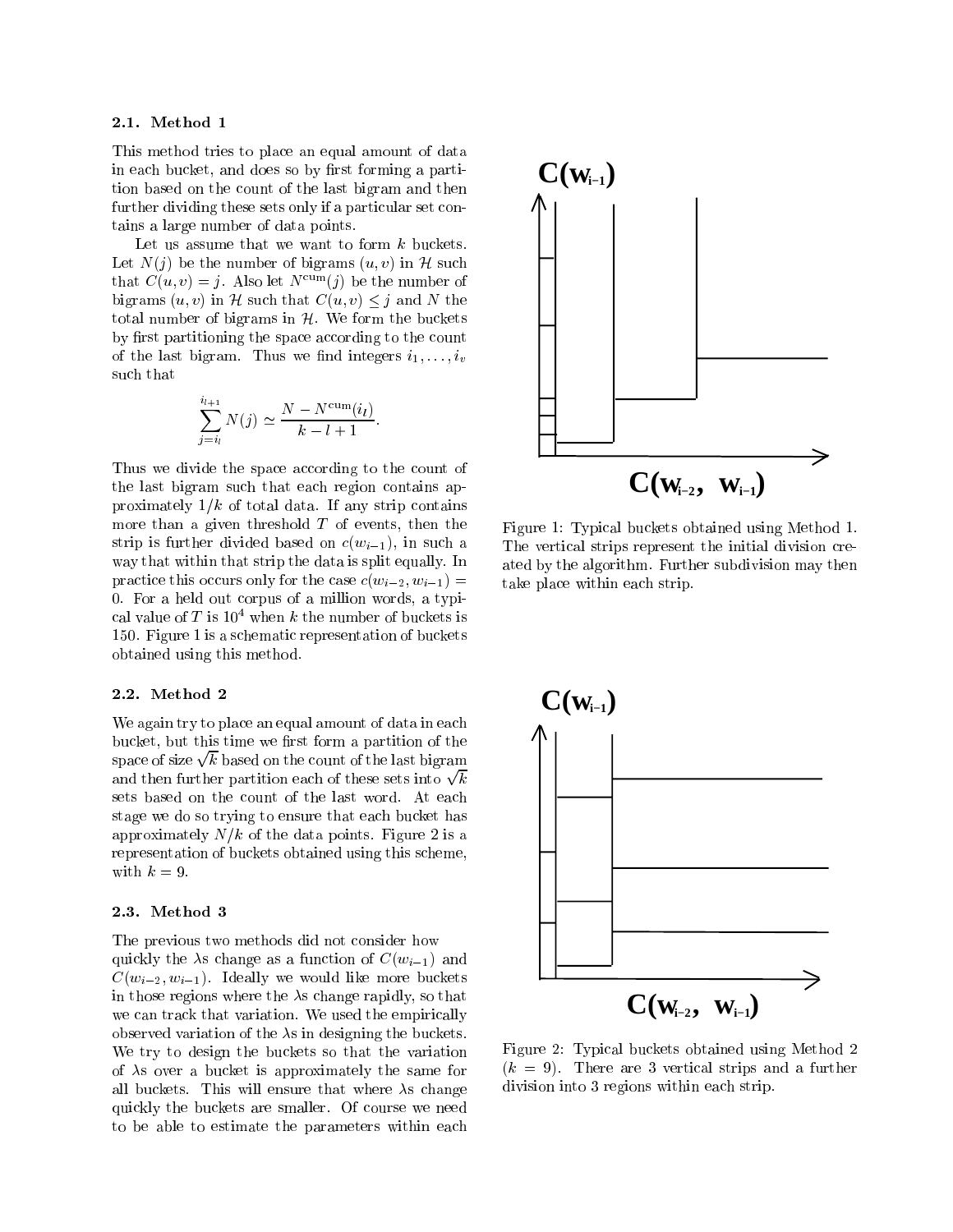bucket and so we need to counterbalance this by ensuring that we have enough data in the held out set in each bucket.

#### 2.4. Method 4

Here we assume that the confidence we have in the second order model depends only on the count of the last bigram. We then assign the remaining weight to the lower order models, which model gets what fraction of the remaining weight depending only the count of the last word now. This method is essentially the recursive method described in [5].

We form the buckets based on the assumption that  $\lambda_3$  depends only on the count of the last bigram. We also assume that for  $j = 0, 1, 2$ , the dependence of  $\lambda_i$  is of the form

 $\lambda_j(C(w_{i-1}), C(w_{i-2}, w_{i-1})) =$  $g_i(\cup (w_{i-1})) \wedge (1 - \lambda_3(\cup (w_{i-2}, w_{i-1})))$ 

This implies that we can increase the number of buckets without increasing the number of parameters that we have to train because now the  $\lambda$  values in various buckets are not independent. Thus essentially we can have  $k^2$  buckets with the same number of parameters as we had before with  $k$  buckets. We now estimate the buckets in each dimension independently, we first from buckets and estimate the lambda values for each bucket for the uniform, unigram and bigram model. Once we have this we form the buckets for  $C(w_{i-2}, w_{i-1})$  and estimate  $\lambda_3$ . In each dimension we form the  $k$  buckets so that we have approximately equal amounts of data in each bucket.

Figure 3 is a representation of buckets obtained using this scheme, the number of parameters is well below the number of regions the space is divided into.

#### 2.5. Method 5

In this method we dispense with buckets, and try to fit a parametric form to the  $\lambda$  values. We make the same assumptions as in the method above about the functional forms of the  $\lambda$ s:

 $\lambda_3(C(w_{i-1}), C(w_{i-2}, w_{i-1})) = g_3(C(w_{i-2}, w_{i-1}))$ and  $\lambda_j(C(w_{i-1}), C(w_{i-2}, w_{i-1})) =$  $g_i (C(w_{i-1}) \wedge (1 - \lambda_3) (C(w_{i-2}, w_{i-1})))$ 

for  $j = 0, 1, 2$ . We find parametric forms (and parameter values) for  $g_j$  which fit empirical data, and then use these functions instead of the buckets. The parametric forms that we found to be a reasonable fit for the data, by inspection were:

$$
g_3(x) = \min(a_3 \log x + b_3, c_3)
$$



Figure 3: Typical buckets obtained using Method 4. Even though we have 9 - 9 regions the number of parameter is as if we had 9 regions.



Figure 4: Fit of  $g_3(x)$  for  $\lambda_3$ 

for  $x \ge 1$  ( clearly  $g_3(0) = 0$ ),

$$
g_2(x) = 1 - \frac{a_2}{(b_2 + x)^{c_2}}
$$

and

$$
g_j(x)=\frac{a_j}{(b_j+x)^{c_j}}
$$

for  $j = 0, 1$ . Thus for each weight we have three parameters to estimate. The parametric forms that we obtain for  $\lambda_3$  and for  $\lambda_2$  are shown in Figure 4 and Figure 5 respectively. Figure 5 shows the variation of  $\lambda_2$  when  $C(w_{i-2}, w_{i-1}) = 0$ . The data plotted are the lambda values for the buckets in that region.